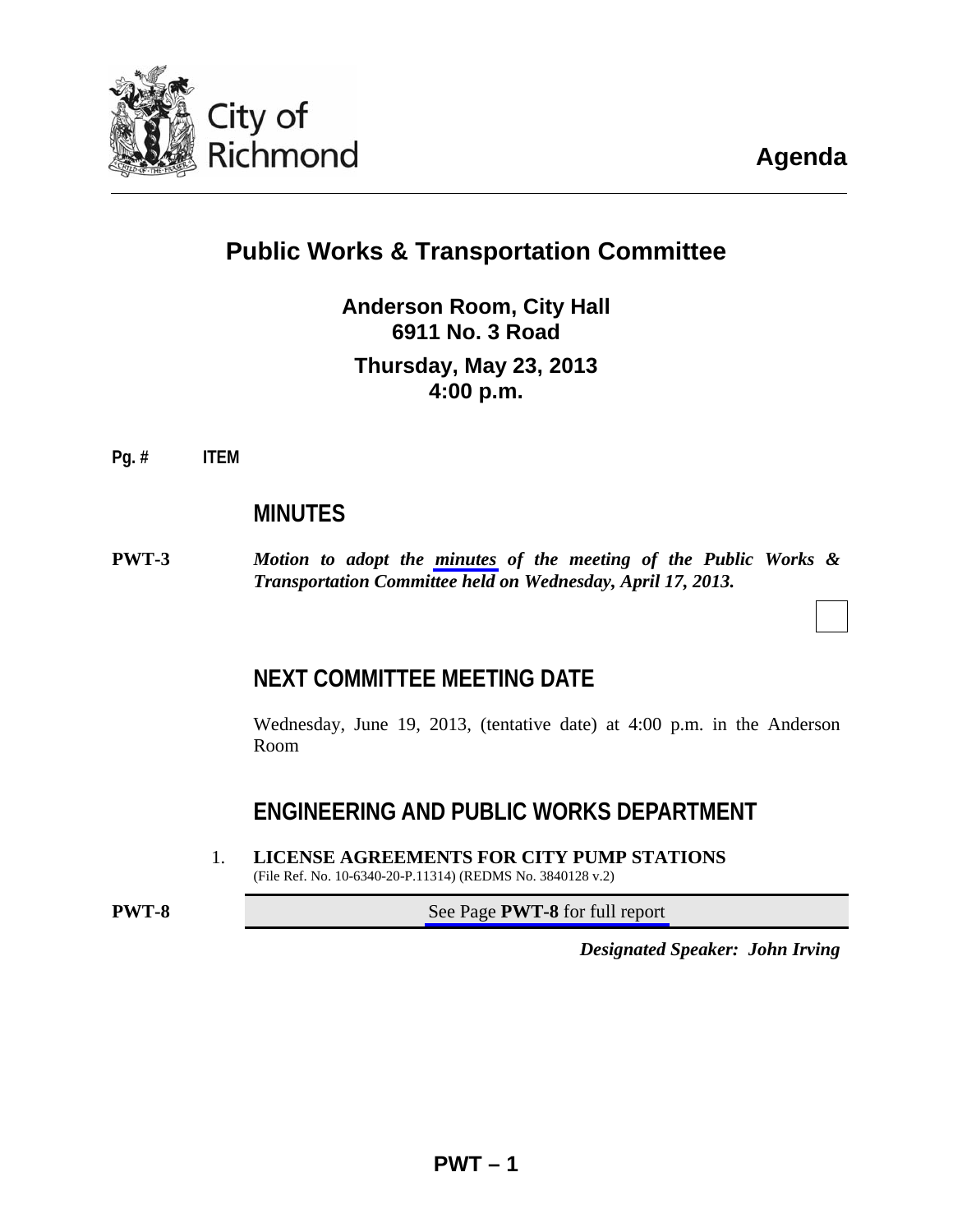**Pg. # ITEM**

#### STAFF RECOMMENDATION

 *That the Chief Administrative Officer and the General Manager, Engineering and Public Works be authorized to negotiate and execute license agreements with Vancouver Fraser Port Authority (Port Metro Vancouver), or other applicable agencies having jurisdiction over Crown land beyond City dikes, for the construction and operation of No.1 Road North Drainage Pump Station and future City pump stations.* 

#### 2. **SERVICING AGREEMENT WITH ECOWASTE INDUSTRIES LTD.**  (File Ref. No. 10-6060-01/2013) (REDMS No. 3844421 v.8)

**PWT-11** See Page **PWT-11** for full report

*Designated Speaker: John Irving*

#### STAFF RECOMMENDATION

 *That the Chief Administrative Officer and the General Manager, Engineering & Public Works be authorized to finalize and execute, on behalf of the City, a Servicing Agreement between the City and Ecowaste Industries Ltd., for fill and preload within Blundell Road from Savage Road to No 7. Road, containing the material terms and conditions set out in the staff report dated April 30, 2013 titled Servicing Agreement with Ecowaste Industries Ltd. from the Director, Engineering.* 

#### 3. **MANAGER'S REPORT**

# **ADJOURNMENT**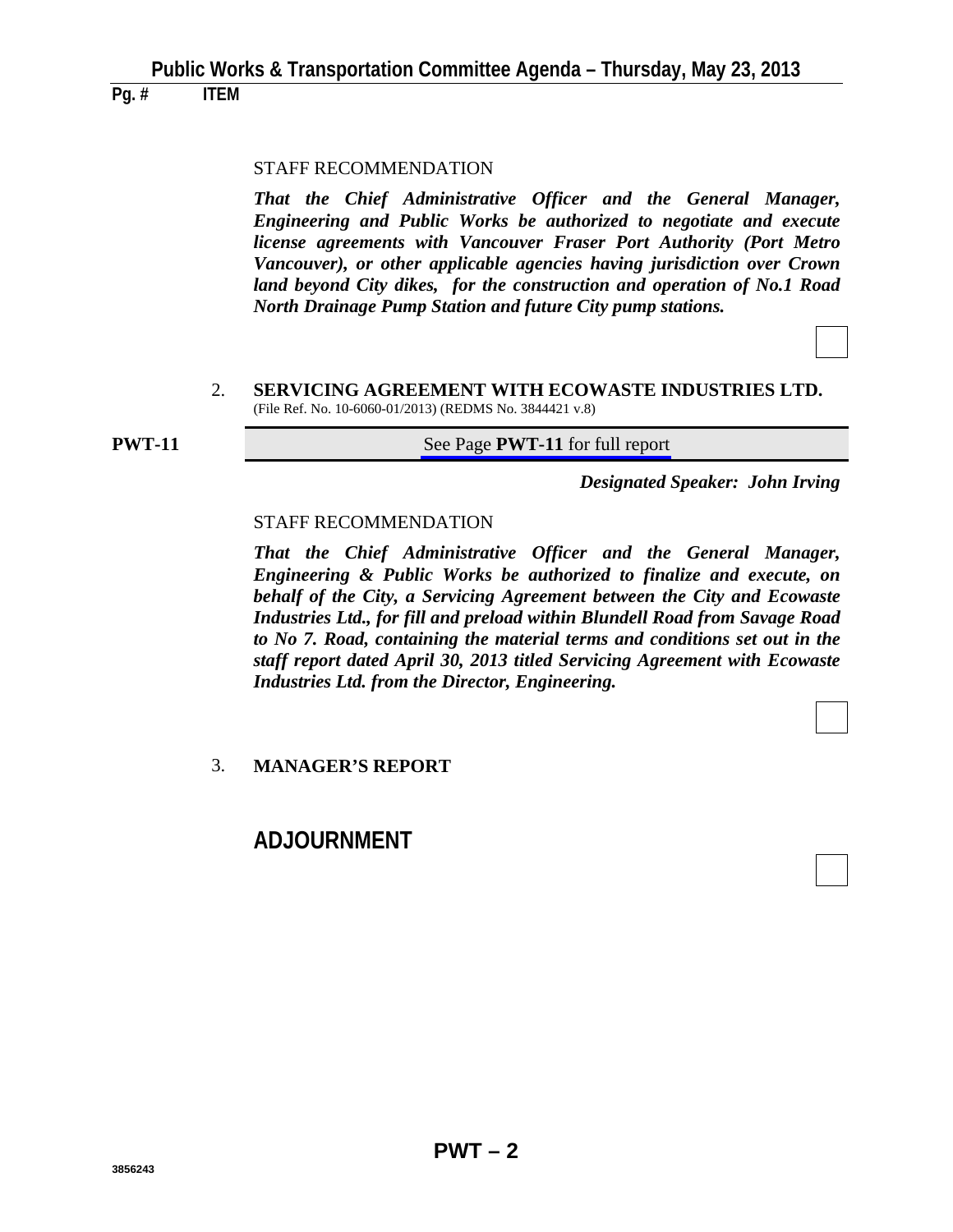<span id="page-2-0"></span>

# **Minutes**

# **Public Works & Transportation Committee**

| Date:          | Wednesday, April 17, 2013                                                                                    |
|----------------|--------------------------------------------------------------------------------------------------------------|
| Place:         | Anderson Room<br>Richmond City Hall                                                                          |
| Present:       | Councillor Linda Barnes, Chair<br>Councillor Chak Au<br>Councillor Linda McPhail<br>Councillor Harold Steves |
| Absent:        | Councillor Derek Dang                                                                                        |
| Call to Order: | The Chair called the meeting to order at 4:00 p.m.                                                           |

# **MINUTES**

It was moved and seconded *That the minutes of the meeting of the Public Works* & *Transportation Committee held on Wednesday, March 20, 2013, be adopted as circulated.* 

# CARRIED

There was agreement that an additional staff report, titled 2013 Flood Protection Grant Program, be added to the Agenda as Item 3A.

# **NEXT COMMITTEE MEETING DATE**

Thursday, May 23, 2013, (tentative date) at 4:00 p.m. in the Anderson Room

# **ENGINEERING AND PUBLIC WORKS DEPARTMENT**

1. WATER METER PROGRAM UPDATE (File Ref. No. 1O-6650-02/2013-Vol 01) (REDMS No. 3822769)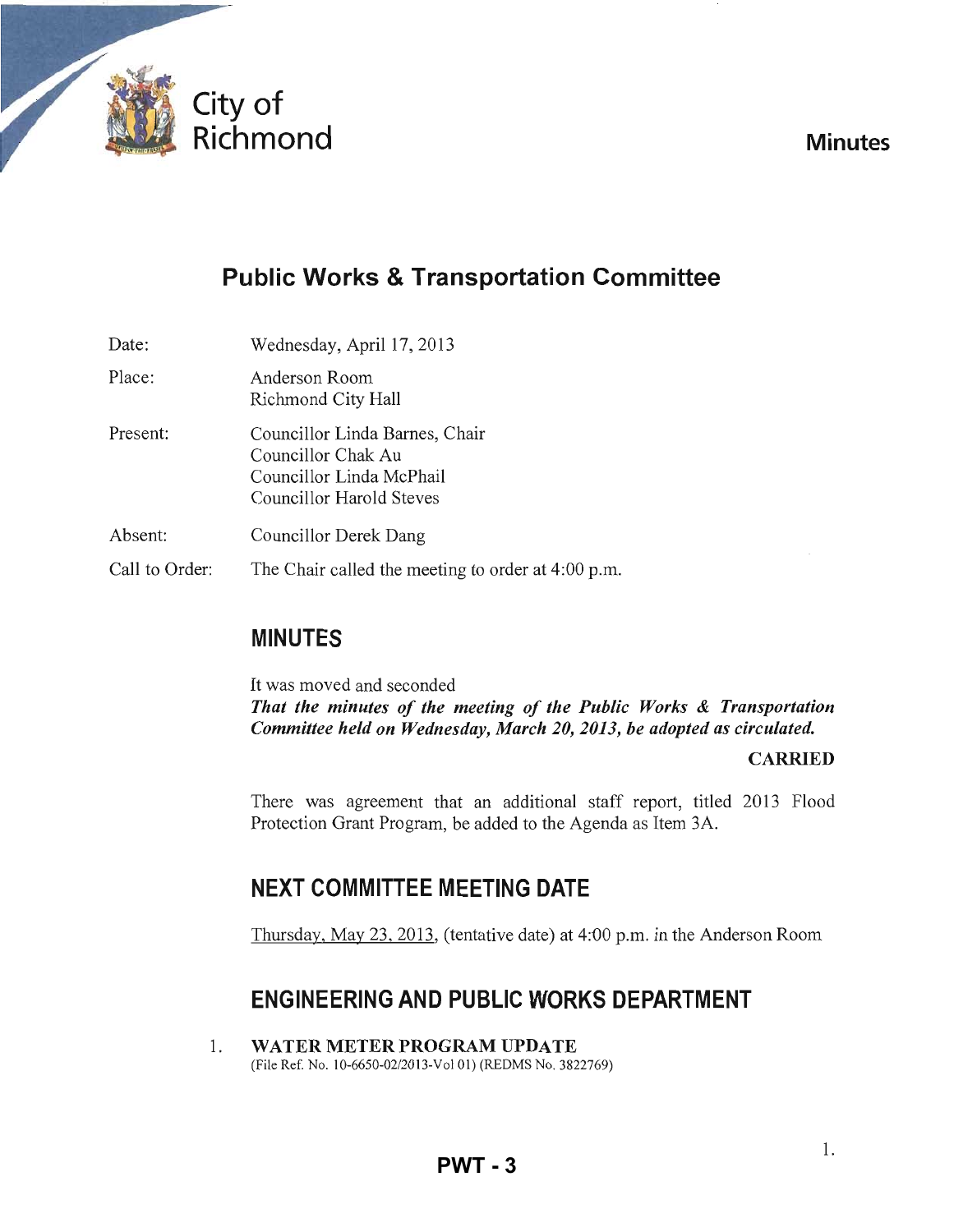In reply to queries from Committee, Lloyd Bie, Manager, Engineering Planning, provided the following information:

- the Water Loss Management Program aims to reduce wasteful water loss caused by failing equipment such as a leaky toilet;
- the projected increase in Metro Vancouver's water rate is largely due to costs associated with large capital projects such as the new Seymour-Capilano filtration system; and
- it would be challenging to include duplexes in the proposed universal metering program as most duplexes in Richmond share one water service.

The Chair commented on water rates and requested that staff prepare a memorandum to Council advising of Metro Vancouver's water rates, how these rates are arrived at and subsequently passed on and calculated for Richmond residents.

It was moved and seconded

*That a universal water metering program, as outlined in Option* 3 *in the staff report titled Water Meter Program Update from the Director, Engineering, dated April* 5, *2013, be implemented for single-family dwellings, starting in 2014, with afive-year completion target.* 

#### **CARRIED**

#### 2. DIKE MASTER PLAN - PHASE 1 REPORT

(File Ref. No. *10-6060-05-01/2013-Vol* 01) (REDMS No. 3741121)

In response to a comment made by the Chair, John Irving, Director, Engineering, advised that staff will continue to work closely with staff at Port Metro Vancouver, the Department of Fisheries and Oceans' Small Craft Harbours, and the Steveston Harbour Authority. Mr. Irving advised that staff are cognizant of potential overlapping projects, and would ensure that these efforts are coordinated.

Discussion ensued regarding potential environmental impacts and Mr. Bie advised that detailed environmental assessments would be conducted as part of future phases of the Dike Master Plan. Also, Mr. Irving commented on habitat coding, noting that red coded areas have high habitat value.

The Chair extended her gratitude to staff for all their hard work in preparing such an in-depth analysis of the Dike Master Plan.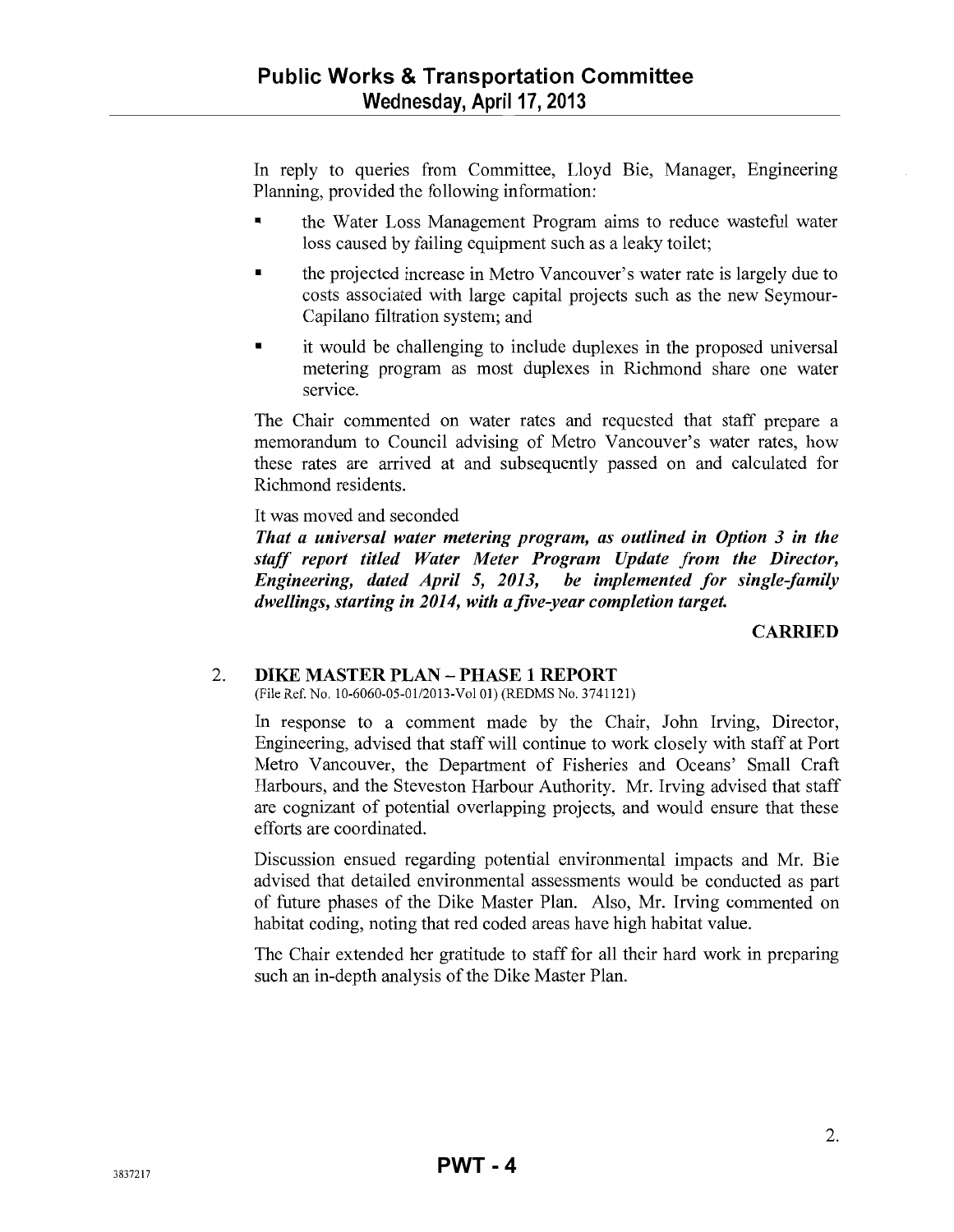It was moved and seconded

- *(1) That the Steveston Island dike alignment, identified as Primary Dike Alignment* 2 *in the Phase* 1 *Dike Master Plan Report provided as*  Attachment 1 to the staff report titled Dike Master Plan - Phase 1 *Report from the Director of Engineering, dated April* 9, *2013, be endorsed as the preferred long term diking solution in Steveston;*
- *(2) That the existing Southern West Dike continue to be the primary flood protection dike alignment in the Southern West Dike area;*
- *(3) That staff coordinate with Port Metro Vancouver and the Department of Fisheries and Oceans to identify potential areas for constructed offshore barrier islands that would create habitat and provide wave dissipation for the Southern West Dike; and*
- *(4) That the work plan identified in the staff report titled Dike Master Plan* - *Phase* 1 *Report from the Director of Engineering, dated April 9, 2013, be endorsed.*

**CARRIED** 

# 3. REGULATION OF NEWSPAPER DISTRIBUTION AGENTS AND ZONES

(File Ref. No. 10-6405-01/2012-Vol 01) (REDMS No. 3589585)

Suzanne Bycraft, Manager, Fleet and Environmental Programs, advised that the free daily publication companies currently regulated by the City's Newspaper Distribution Regulation Bylaw 7954 were advised of the proposed changes and no feedback was received.

It was moved and seconded

*That:* 

- *(1) Newspaper Distribution Regulation Bylaw No.* 7954, *Amendment Bylaw No.* 8933 *(Attachment* 1), *be introduced and given first, second and third readings;*
- *(2) Consolidated Fees Bylaw No.* 8636, *Amendment Bylaw No. 9017 (Attachment* 2) *be introduced and given first, second and third readings; and*
- *(3) Notice of Bylaw Violation Dispute Adjudication Bylaw No. 8122, Amendment Bylaw No. 9018 (Attachment* 3), *be introduced and given first, second and third readings.*

# CARRIED

In reply to a query from the Chair, Ms. Bycraft commented on how residents may exchange their Green Can for different sized one.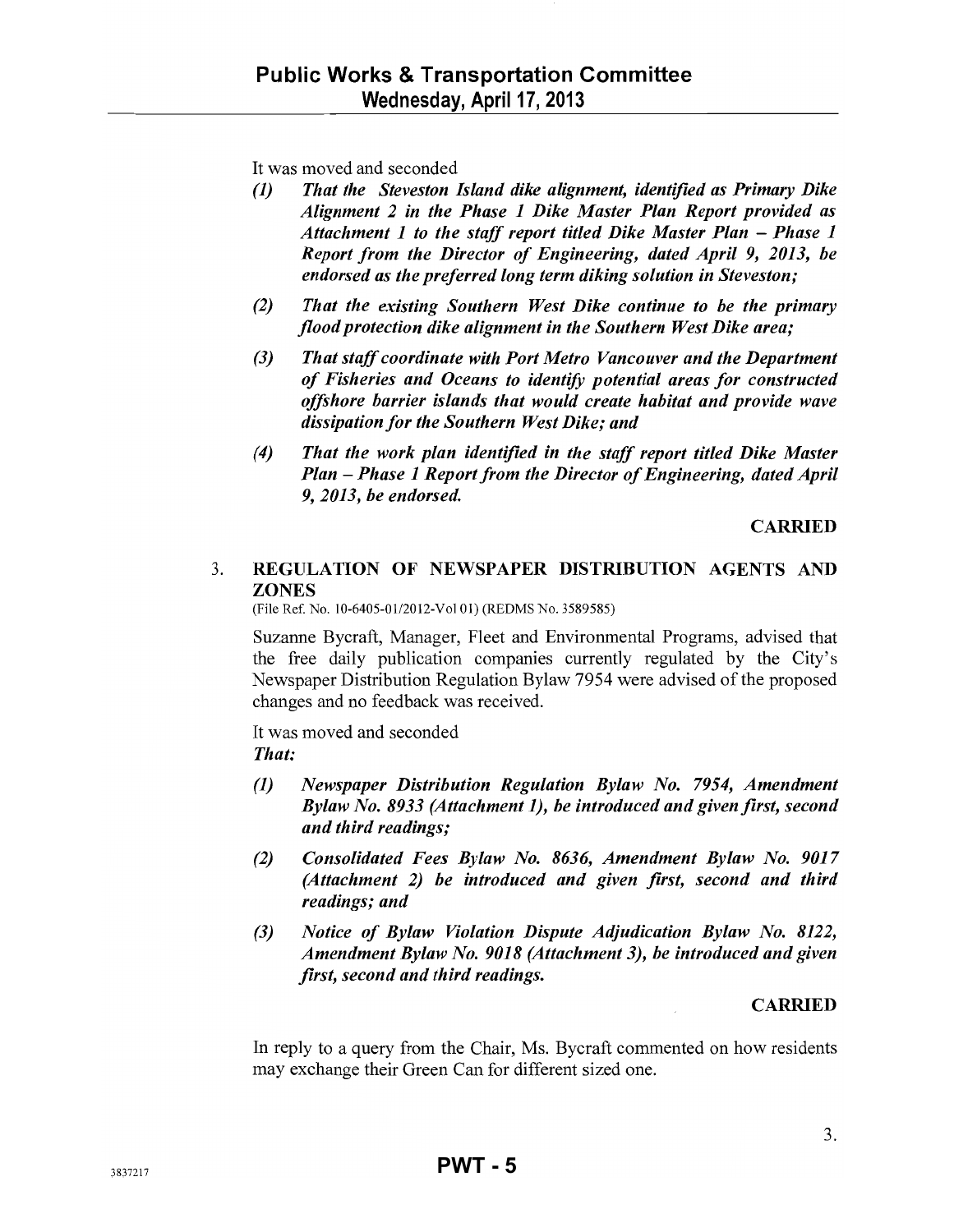#### 3A. 2013 FLOOD PROTECTION GRANT PROGRAM

(File Ref. No.: 10-6340-01) (REDMS No.3836971)

It was moved and seconded

- *(1) That the following projects be endorsed as candidates for submission to the 2013 Provincial Flood Protection Grant Program:* 
	- *(a) Bath Slough Drainage Pump Station Upgrade;*
	- *(b) Dike Upgrade, McCallan Road to No.2 Road;*
	- *(c) South Dike Upgrade, No.4 Road to Shell Right of Way; and*
- *(2) That should any of the above projects be successful, the Chief Administrative Officer and General Manager Engineering and Public Works be authorized to negotiate and execute the funding agreements with the Province.*

# CARRIED

#### 4. MANAGER'S REPORT

#### *(i) Portland Limestone Cement*

Milton Chan, Manager, Engineering Design and Construction, referenced a memorandum dated April 9, 2013 regarding Portland Limestone Cement (copy on file, City Clerk's Office). Mr. Chan provided background information and highlighted that the production of this type of cement reduces greenhouse gas emissions by up to ten percent.

#### *(ii) Transportation Division Updates*

Donna Chan, Manager, Transportation Planning, provided an update on TransLink's Area Transit Plan and the Lansdowne Road Extension. Also, Ms. Chan commented on the Steveston Streetscape public consultation process, noting that an open house is scheduled for Saturday, May 4, 2013 at the Steveston Community Centre from 12:00 p.m. to 3 :00 p.m.

#### *(iii) REaD Y Summit*

Cecilia Achiam, Director, Administration and Compliance, spoke of the upcoming Richmond Earth Day Youth (REaDY) Summit scheduled for Saturday, April 20, 2013 from 9 a.m. to 12:20 p.m. at Steveston-London Secondary School.

#### *(iv) Boardwalk in Steveston*

In reply to a query regarding the Steveston boardwalk, Mr. Irving advised that the opening of the boardwalk has been delayed as much of the work to be completed is weather dependant.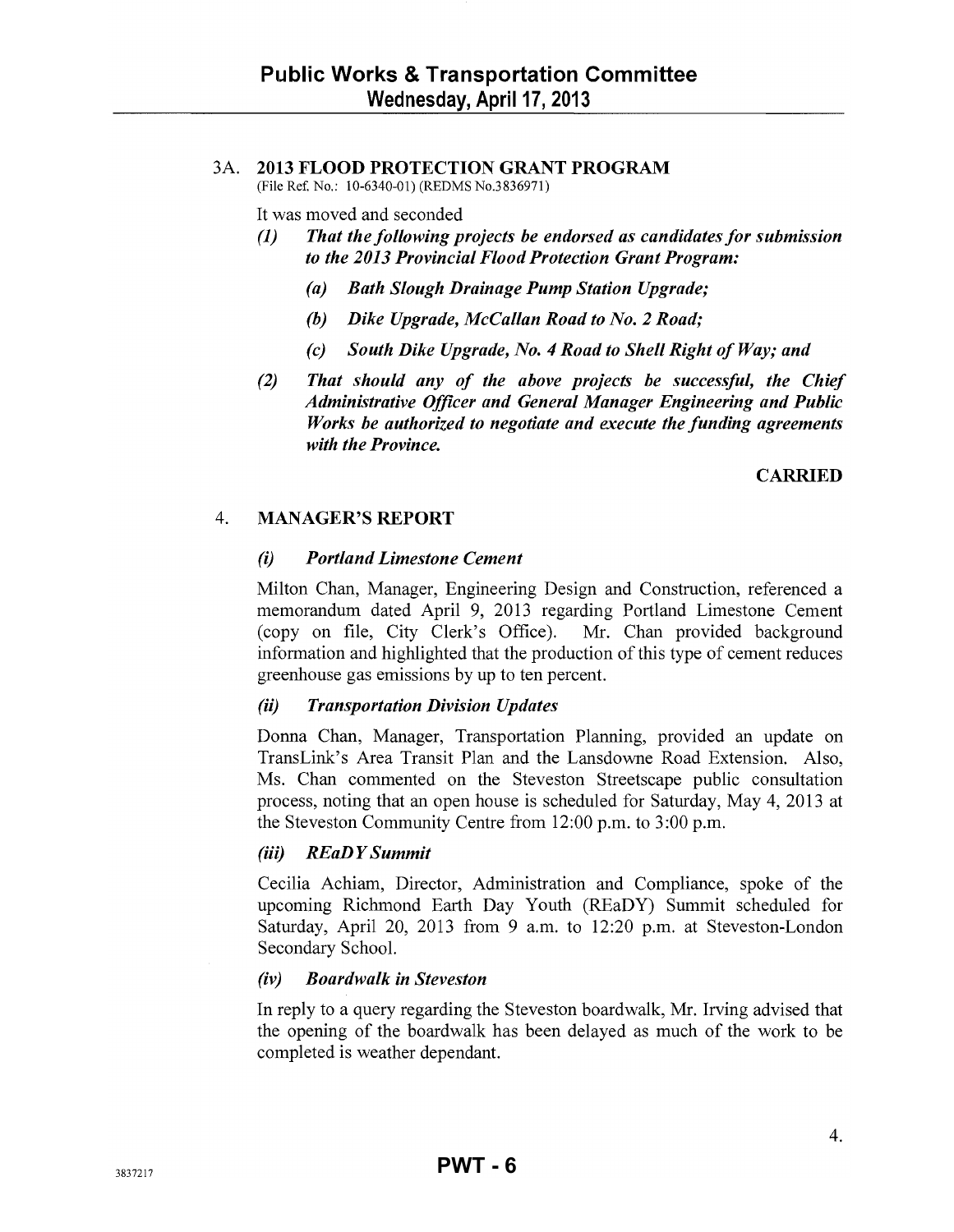# **ADJOURNMENT**

It was moved and seconded *That the meeting adjourn* **(4:39** *p.m.).* 

### **CARRIED**

Certified a true and correct copy of the Minutes of the meeting of the Public Works & Transportation Committee of the Council of the City of Richmond held on Wednesday, April 17, 2013.

Councillor Linda Barnes Chair

Hanieh Berg Committee Clerk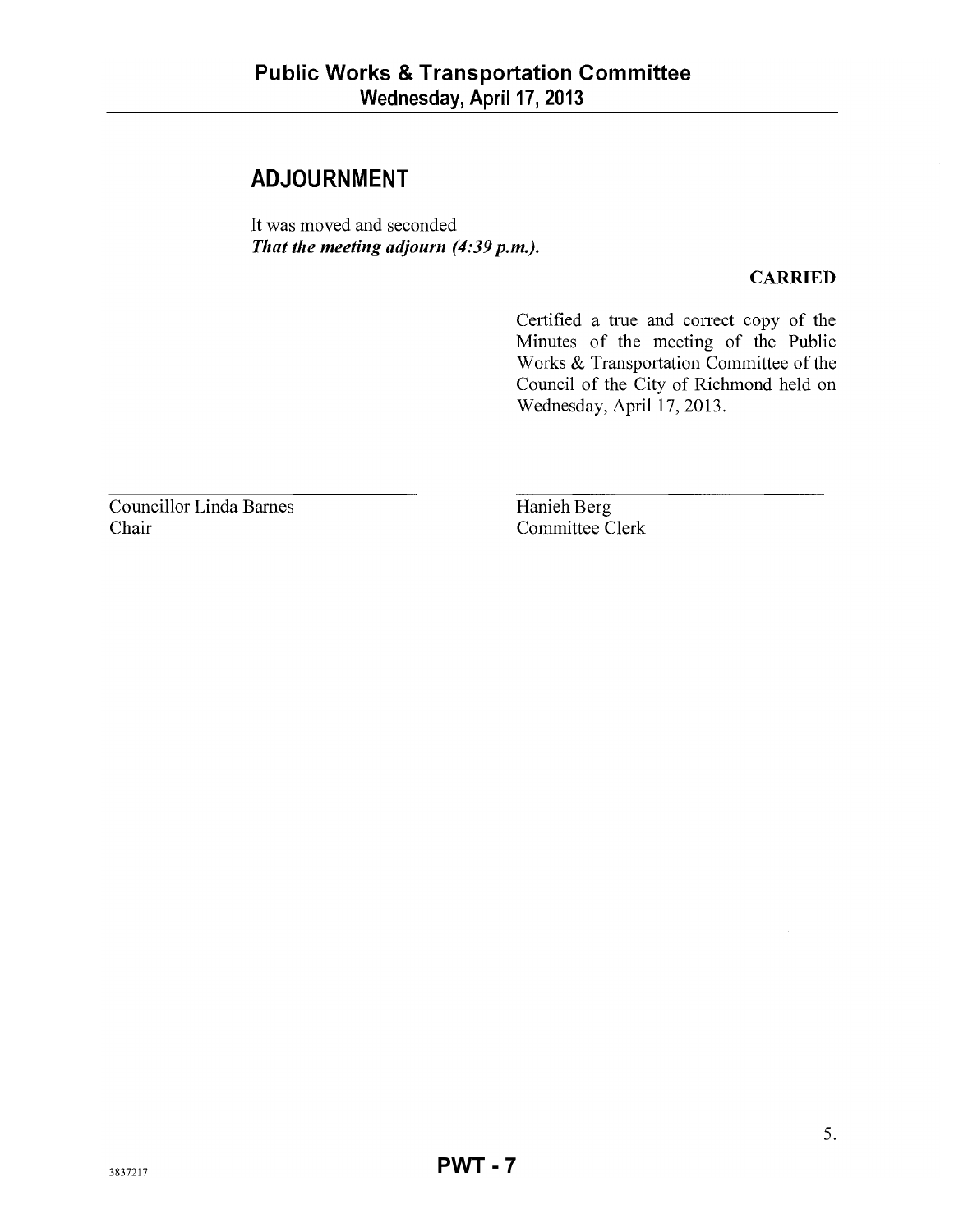<span id="page-7-0"></span>

# **Report to Committee**

| To:   | <b>Public Works and Transportation Committee</b> |       | <b>Date:</b> April 19, 2013   |
|-------|--------------------------------------------------|-------|-------------------------------|
| From: | John Irving, P.Eng. MPA<br>Director, Engineering | File: | 10-6340-20-<br>P.11314/Vol 01 |
| Re:   | <b>License Agreements for City Pump Stations</b> |       |                               |

#### Staff Recommendation

That the Chief Administrative Officer and the General Manager, Engineering and Public Works be authorized to negotiate and execute license agreements with Vancouver Fraser Port Authority (Port Metro Vancouver), or other applicable agencies having jurisdiction over Crown land beyond City dikes, for the construction and operation of No.1 Road North Drainage Pump Station and future City pump stations.

OL !

 John Irving, P.Eng. MPA Director, Engineering (604-276-4140)

| <b>REPORT CONCURRENCE</b>                                                    |                    |                                       |  |  |  |
|------------------------------------------------------------------------------|--------------------|---------------------------------------|--|--|--|
| <b>ROUTED TO:</b>                                                            | <b>CONCURRENCE</b> | <b>CONCURRENCE OF GENERAL MANAGER</b> |  |  |  |
| <b>Administration &amp; Compliance</b><br><b>Real Estate Services</b><br>Law | ☑<br>⊡<br>ស        |                                       |  |  |  |
| <b>REVIEWED BY DIRECTORS</b>                                                 | <b>INITIALS:</b>   | <b>REVIEWED BY CAO</b><br>INITIALS:   |  |  |  |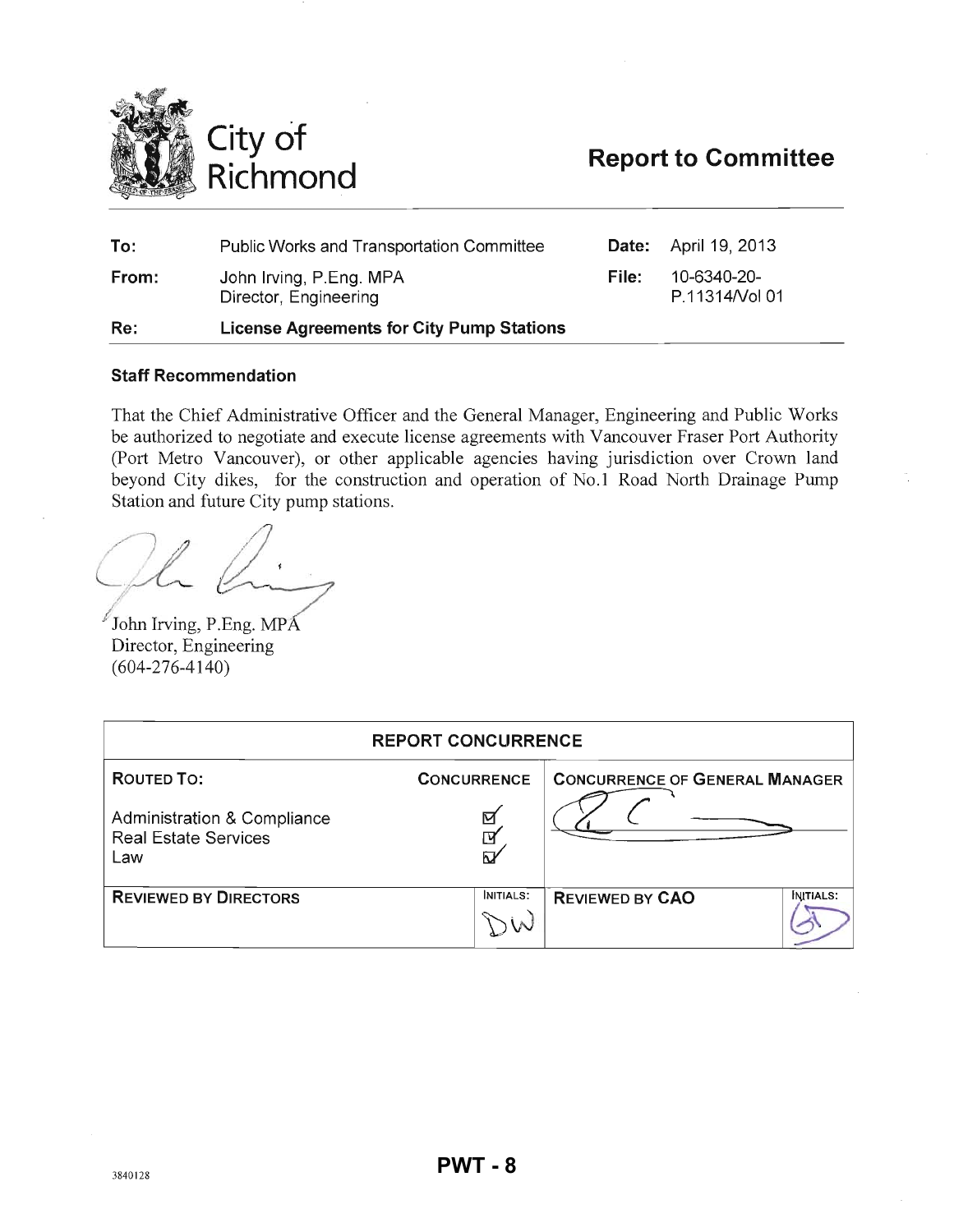#### **Staff Report**

### **Origin**

The City operates 31 perimeter drainage pump stations that discharge Richmond's storm water into the Fraser River and Sturgeon Bank. As these stations are upgraded to meet future needs, some of the upgraded stations may encroach into Crown land and require license agreements with the relevant authorities.

The purpose of this report is to seek authorization for the Chief Administrative Officer and the General Manager, Engineering and Public Works to sign license agreements (often called "Access Agreements") with Vancouver Fraser Port Authority dba Port Metro Vancouver ("Port Metro Vancouver") or other applicable agencies having jurisdiction over Crown land beyond City Dikes related to the construction and operation of City pump stations.

#### **Analysis**

Various pump stations in the City are being upgraded to meet the 2041 OCP requirements as they near the end of their service life. As part of these projects, the section of dike adjacent to each pump station is being raised in accordance with the current provincial guidelines. The combination of increased pumping capacity and raising the dike results in a larger overall footprint for the final works. In some locations, this can cause some of the pump station structure to extend into Crown land beyond the dike.

Port Metro Vancouver currently holds head leases from the Ministry of Transportation and Infrastructure (MOTI) for the North Arm and Lower Main Arm of the Fraser River. MOTI and Port Metro Vancouver are currently negotiating a new head lease that will require approval from the federal Minister of Transport (currently anticipated to be completed in 2014). Until this new head lease is finalized, Port Metro Vancouver will require execution of license agreements to allow for construction and operation of works (including pump stations) on Crown land beyond the dike. Typically such license or Access Agreements requires the City to provide an indemnity for any and all claims or losses incurred by Port Metro or the Provincial Government in respect to the City's construction and/or operation of its pump station. Additionally, the licence typically requires insurance in the amount of \$5 million for Sudden and Accidental Pollution. The current City insurance policy includes \$1 million of coverage for Sudden and Accidental Pollution; the remaining would be self insured.

Currently, an Access Agreement with Port Metro Vancouver is required for the No. 1 Road North Drainage Pump Station only. However, prior to MOTI and Port Metro Vancouver finalising their lease, additional licenses may be required for the construction and operation of future pump stations; accordingly this Report seeks authorization for the Chief Administrative Officer and the General Manager, Engineering and Public Works to enter into such prospective licenses.

Once the new head lease between MOTI and Port Metro Vancouver is finalised, the license agreements will be replaced by sub-Iease(s) between Port Metro Vancouver and the City. Staff will bring a further Report to Committee prior to entering into such sub-leases.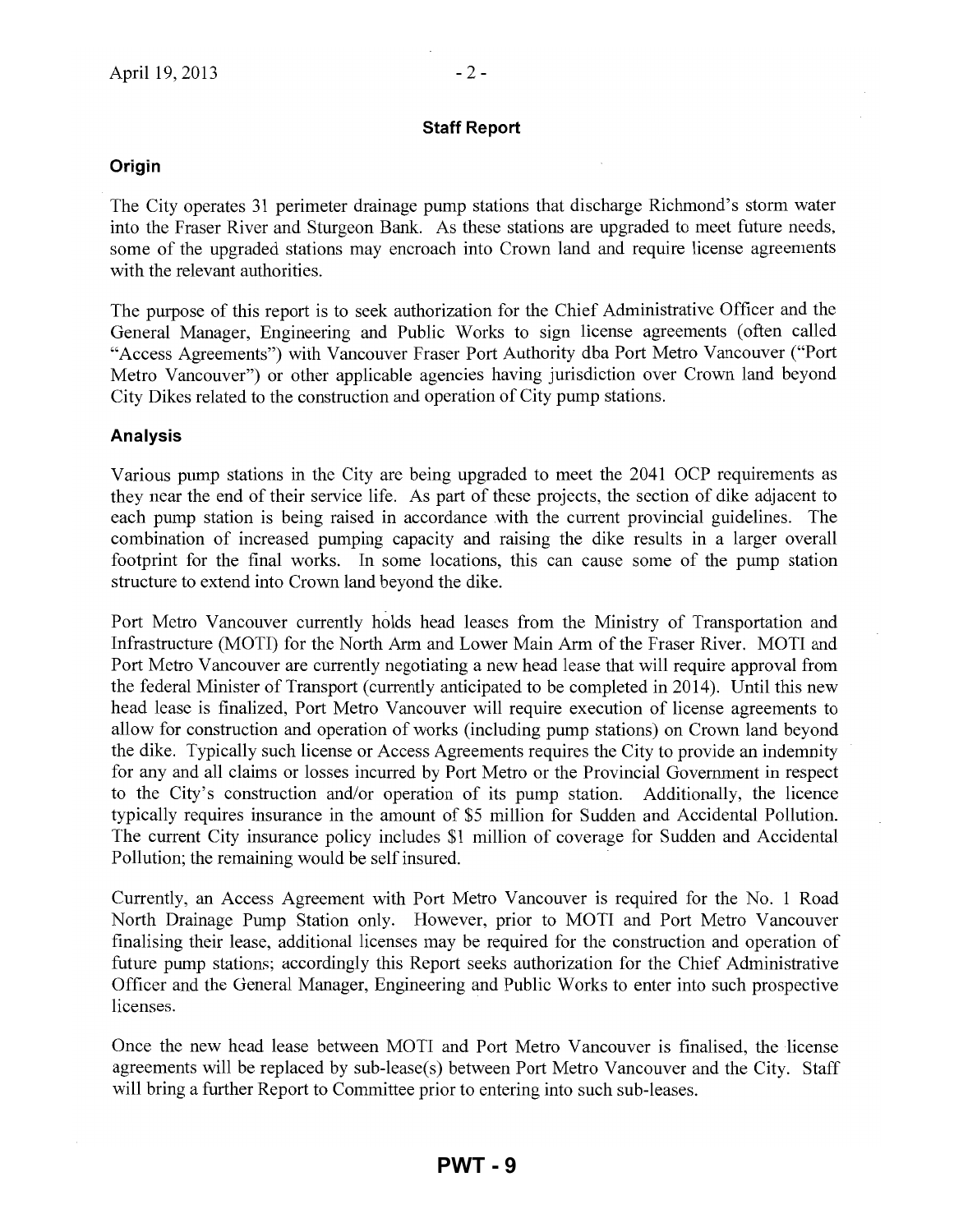#### Financial Impact

There is no fee associated with the interim license agreement for the No.1 Rd Pump Station.

#### **Conclusion**

The City's drainage pump stations are essential to prevent flooding in Richmond. Over time, the capacity of the system will be increased to meet OCP projections. Additional space outside the dike will be required in some locations to accommodate larger pump stations and a higher dike. To obtain this space, license agreements will be required with the relevant authorities. dike will be required in some locations to a<br>To obtain this space, license agreements will<br>Aithe Racic<br>Project Manager

(604-247-4655)

MR:mr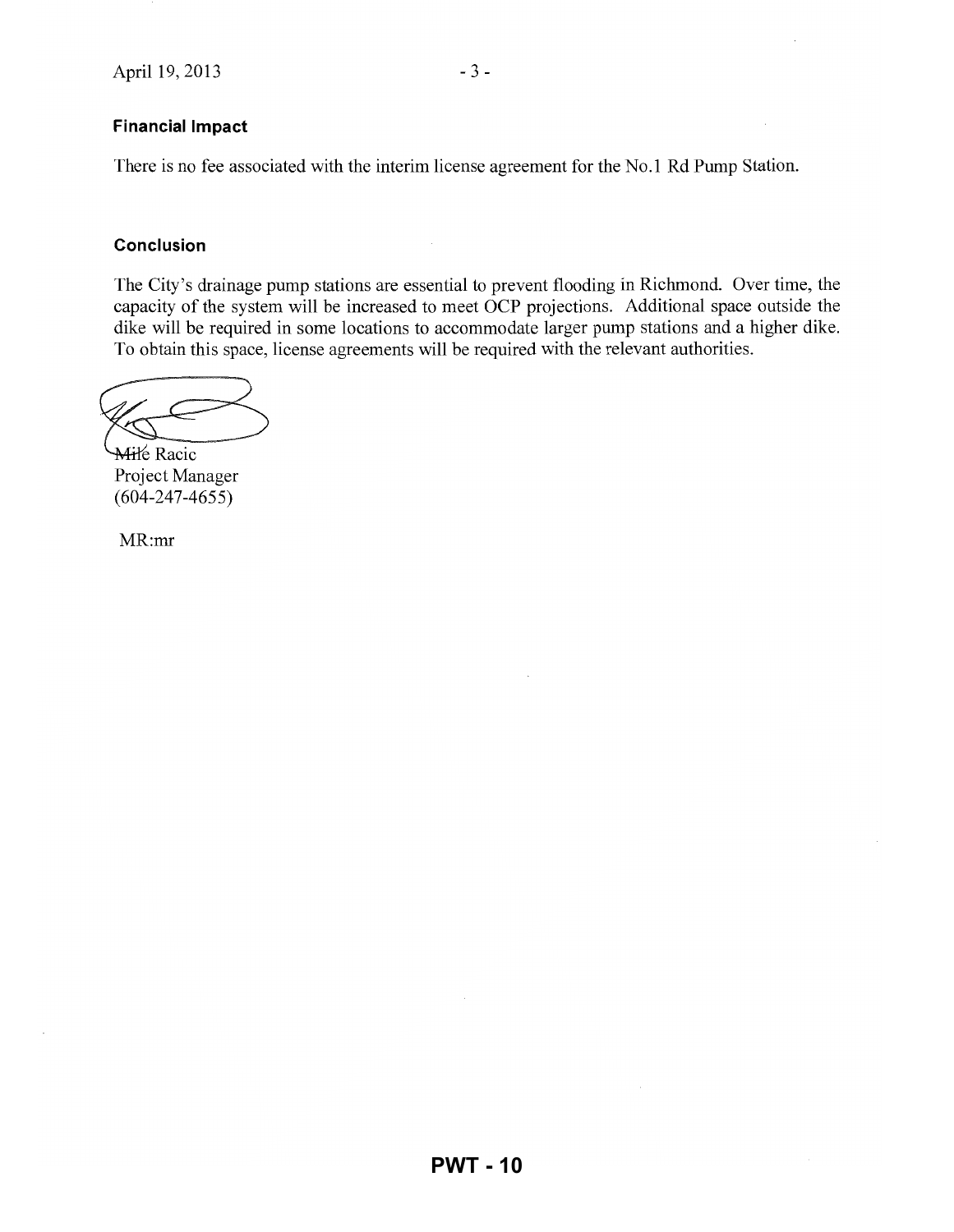<span id="page-10-0"></span>

| To:   | <b>Public Works and Transportation Committee</b>  |       | <b>Date:</b> April 30, 2013 |
|-------|---------------------------------------------------|-------|-----------------------------|
| From: | John Irving, P.Eng. MPA<br>Director, Engineering  | File: | 10-6060-01/2013-Vol         |
| Re:   | Servicing Agreement with Ecowaste Industries Ltd. |       |                             |

#### **Staff Recommendation**

That the Chief Administrative Officer and the General Manager, Engineering & Public Works be authorized to finalize and execute, on behalf of the City, a Servicing Agreement between the City and Ecowaste Industries Ltd., for fill and preload within Blundell Road from Savage Road to No 7. Road, containing the material terms and conditions set out in the staff report dated April 30,2013 titled "Servicing Agreement with Ecowaste Industries Ltd." from the Director, Engineering.

 $\ell_{\sim}$  . Eng. MPA

John Irving, P.Eng. MPA Director, Engineering (604-276-4140)

JI:es Att.

| <b>REPORT CONCURRENCE</b>                  |                              |                                          |  |  |  |
|--------------------------------------------|------------------------------|------------------------------------------|--|--|--|
| ROUTED TO:                                 | <b>CONCURRENCE</b>           | <b>CONCURRENCE OF GENERAL MANAGER</b>    |  |  |  |
| Development Applications<br>Transportation | Ç<br>$\overline{\mathsf{v}}$ |                                          |  |  |  |
| <b>REVIEWED BY DIRECTORS</b>               | <b>NITIALS3</b>              | <b>REVIEWED BY CAO</b><br><b>INITIAL</b> |  |  |  |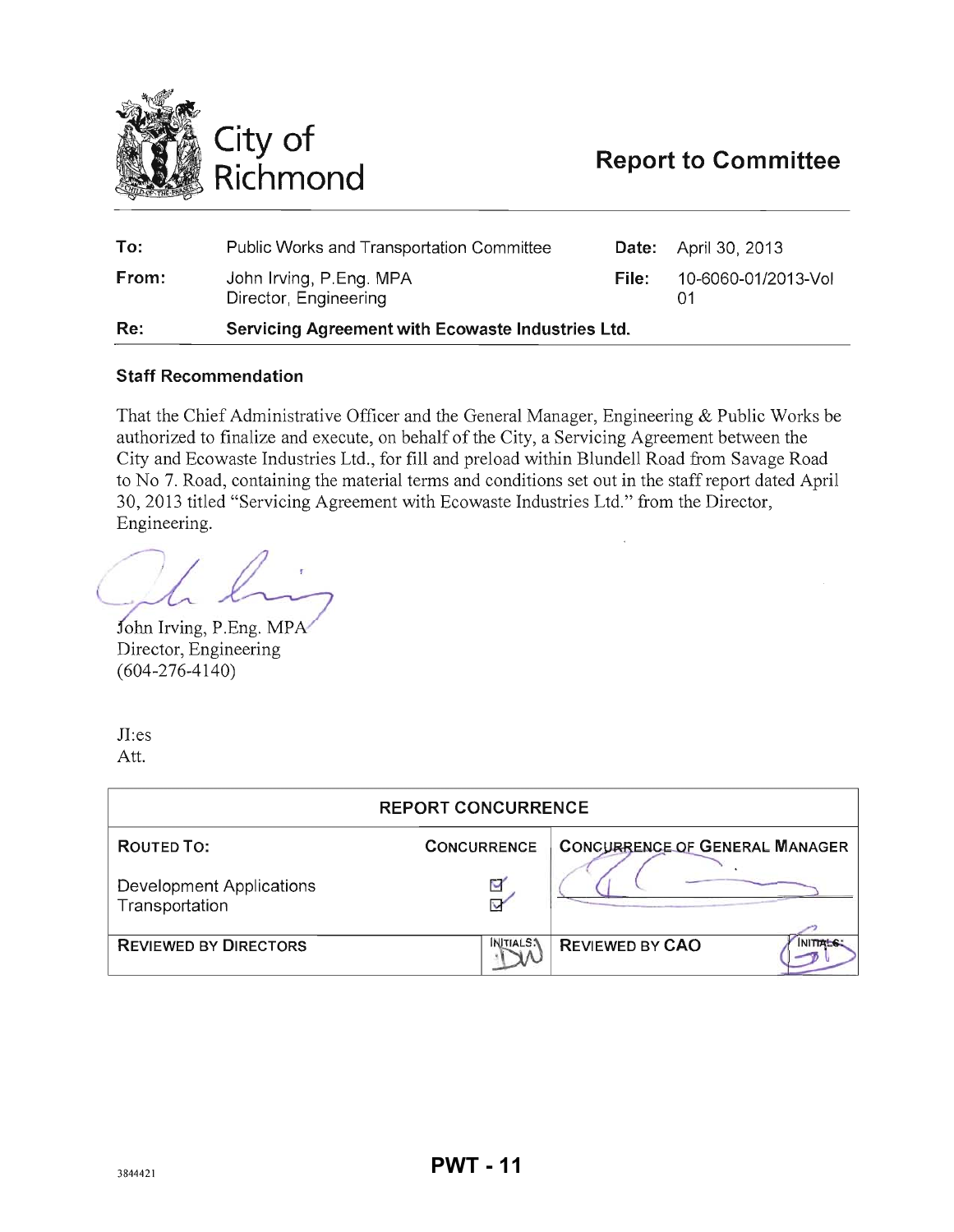#### **Staff Report**

# **Origin**

Ecowaste Industries Ltd. ("Ecowaste") is proposing to develop a 170 acre light industrial park on Industrial zoned land, a former landfill site directly south of Blundell Road between Savage Road and No. 7 Road (Attachment  $1 -$  Location Map). The proposed land use is light industrial businesses focussed on intermodal logistics, warehousing and distribution.

On December 19, 2011 Council approved the opening and development of road works to extend Blundell Road from No. 7 Road to Savage Road. Subsequently, on April 13, 2012 the Agricultural Land Commission approved the application to construct a public street within an existing Richmond road right of way, at that location.

Ecowaste has indicated that they want to reactivate their existing landfill and then convert the site to light industrial use in a number of phases over approximately 10 years. This will result in the development site being raised by approximately 10m, creating the need to raise the adjacent sections of Blundell Road.

# **Analysis**

The City has received a request from Ecowaste for the approval to fill and preload the Blundell Road corridor from No.7 Road canal to Savage Road.

Landfill Operations

The landfill south of Blundell that is currently owned managed and serviced by Ecowaste received construction, demolition waste and excavation materials. Sections of the landfill are inactive, but a number of temporary use activities exist (e.g. composting, bio-remediation, material stockpiling). Ecowaste's landfill to the north of Blundell is active.

# Council Approval for filling of Blundell Road

In 1996 Ecowaste received Council approval to fill Blundell Road to support their landfill operations. The approval included terms related to the future road elevation, the fill material, environmental concerns, insurance requirements and security requirements.

Ecowaste has indicated that the fill works approved in 1996 have been completed.

# Overview of Future Blundell Road Work

Blundell Road works will consist of a bridge crossing the No.7 Road canal and an industrial road built to the following:

- Interim: half-road (2 lanes) with shared pedestrian/bike path
- Ultimate: 4 lane divided road with shared pedestrian/bike path and sidewalk

# Proposed filling and preloading of Blundell

The expansion of the landfill along with the industrial park ground elevation of approximately 18m will necessitate raising Blundell Road by up to 10m.

Ecowaste has proposed that the required Servicing Agreement ("SA") be split into separate applications to facilitate the fill and preload in advance of the future roadworks: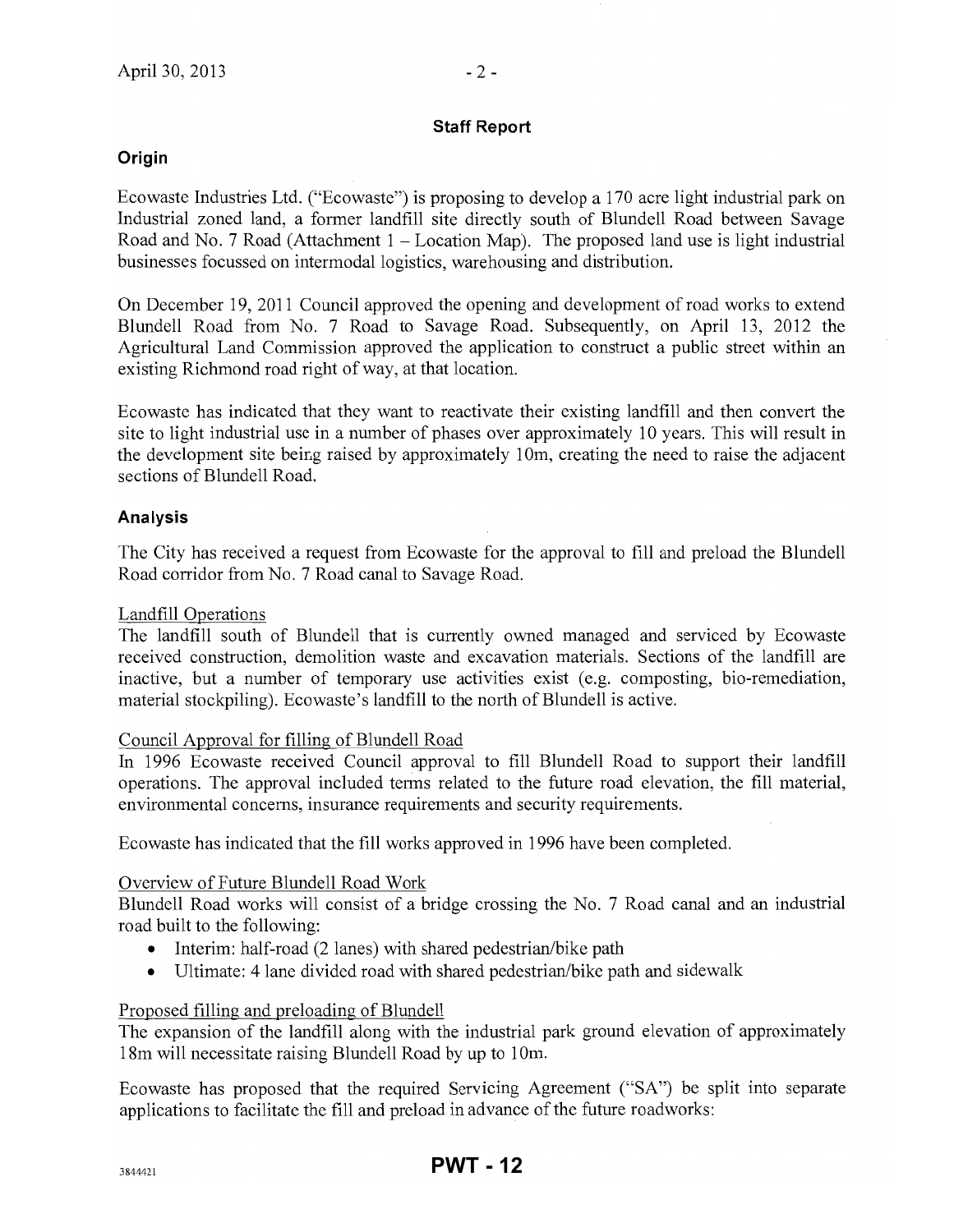- Filling and preloading works  $SA$  works commencing in summer 2013;
- Interim Road SA work commencing in 2015

# Fill and Preload Servicing Agreement

This report is being brought forward to obtain approval to execute the SA as a standalone application in the absence of a rezoning or subdivision report, where authority to enter into a SA is typically sought. The proposed SA will follow the form of the City's typical SA's, and will be modified to reflect the unique requirements for this development, and is based on, but not limited to the following terms and conditions:

- Identify the scope of work, including limiting the works to **fill** and preload of Blundell road at an elevation that terminates at Savage Road to meeting the existing grades that the City approved in 1996 and at No.7 Road to meeting the existing grades of Blundell Road east of No. 7 Road;
- Require the fill material be clean structural/mineral **fill** (not construction demolition or waste) and meet the appropriate Provincial soil standards for industrial lands;
- Require that Ecowaste maintain records related to the source of the fill material for quality control measures;
- Require Ecowaste to assume environmental liability, and indemnify the City for all costs related to any contamination attributable to their works;
- Identify that fill placed within the City's road/right-of-way be compatible with the future roadway (interim and ultimate), and be placed in accordance with geotechnical recommendations approved by the City;
- Establish the roles and responsibilities of Ecowaste and the City;
- Protect the City's interests;
- Identify the standard to which the works will be built to;
- Identify the term of the agreement, including length of the Maintenance Period;
- Include provisions to reduce the City's liability due to Ecowaste's work;
- State the security the City will hold and conditions for the release of the security;
- State the insurance requirement that Ecowaste shall maintain; and
- Include indemnity clauses in the City's favour.

Future SA's will be required for road and infrastructure design, and will address engineering, transportation and environmental details.

The execution of the **fill** and preload SA will in no way preclude or provide any assurance that the Development Permit or future SA's will be approved.

Independent of the future industrial park development and the related Development Permit, the **fill** and preload works are needed to facilitate Ecowaste's ongoing landfill operations including their required connectivity between areas to the north and south of Blundell.

# Agricultural Impacts on or Adjacent to the ALR

Based on the following, the proposed filling and preload works on Blundell Road are not anticipated to have any impact on ALR land or agricultural activities:

- Fill and preload will only be permitted within the areas designated for future roadway;
- The works align with existing ground elevations at Savage Road (approximately 5.5m);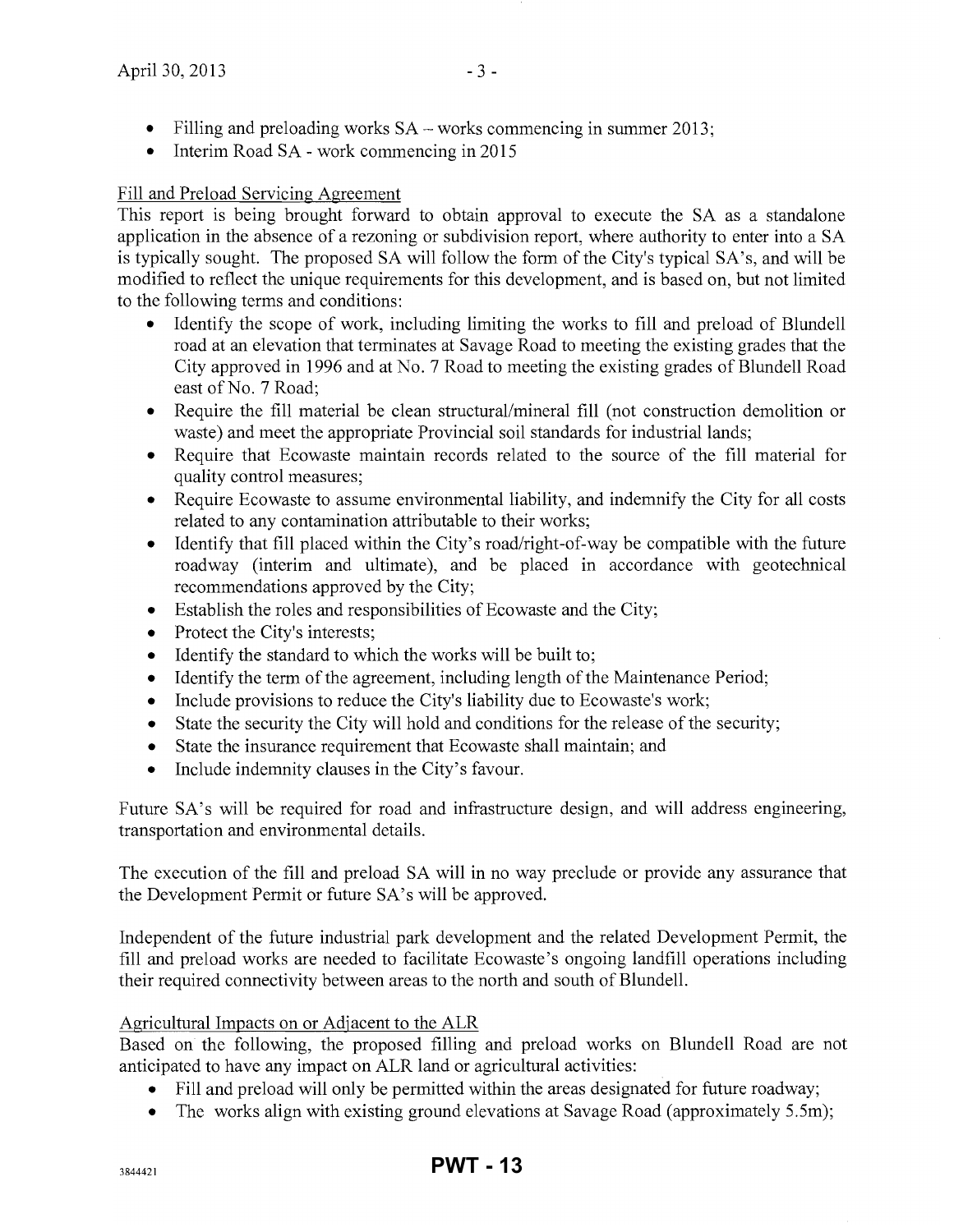- The SA will address any drainage impacts on the adjacent lower ALR lands; and
- A Development Permit application has been submitted to primarily address agricultural buffering.

#### Financial Impact

None

#### **Conclusion**

The fill and preload work are critical to Ecowaste's ongoing landfill operation and future development. Staff are recommending support for the requested to fill and preload of the section of Blundell Road between Savage Road and No. 7 Road and are seeking Council authorization to enter into a Servicing Agreement for the works.

Eric Sparolin, P.Eng. Project Engineer (604-247-4915)

ES:es